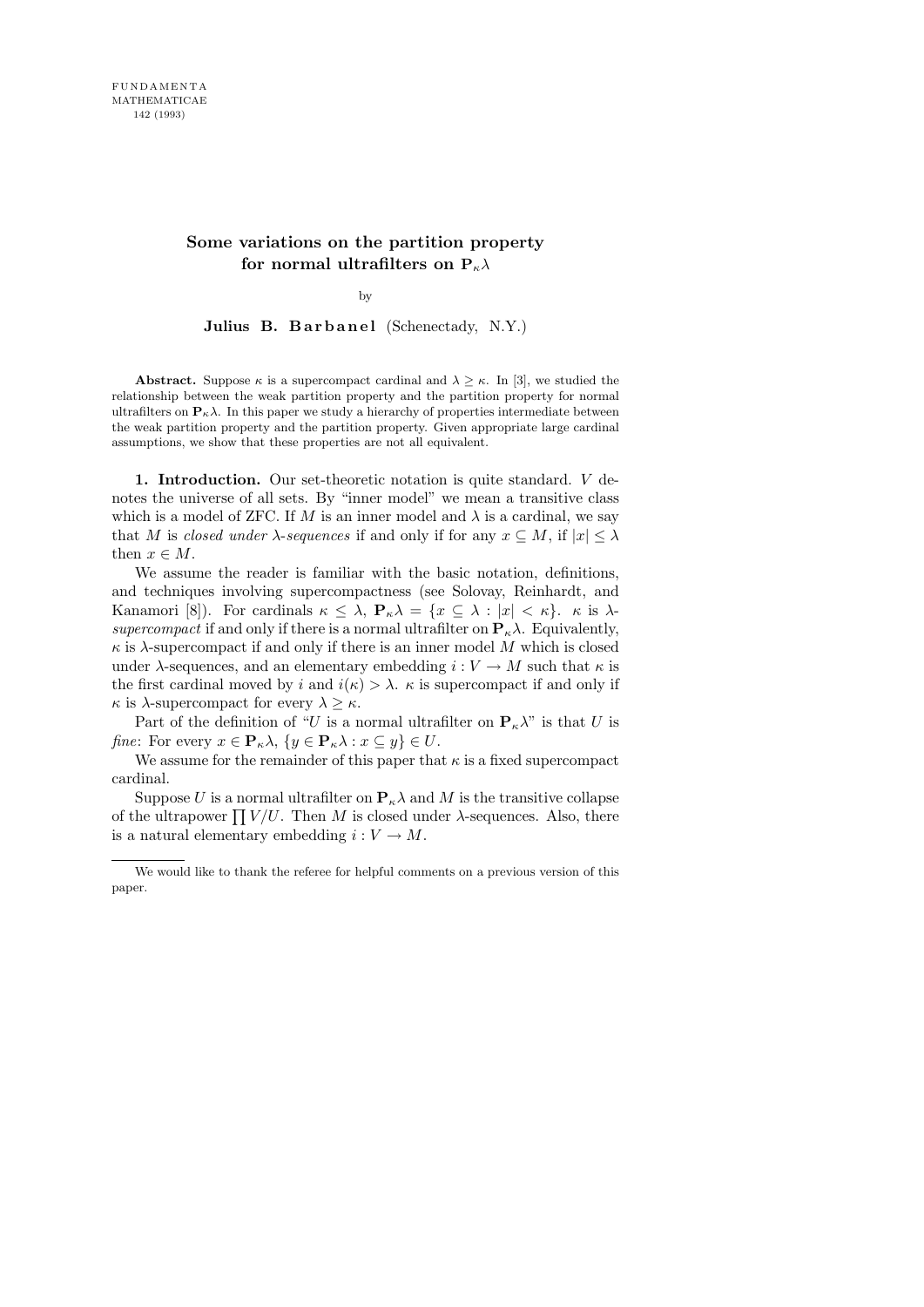Suppose that  $\kappa \leq \gamma < \lambda$ ,  $U_{\gamma}$  is a normal ultrafilter on  $\mathbf{P}_{\kappa}\gamma$ , and  $U_{\lambda}$  is a normal ultrafilter on  $\mathbf{P}_{\kappa}\lambda$ . We say that  $U_{\gamma}$  is the *restriction* of  $U_{\lambda}$  to  $\gamma$ , and we write  $U_{\gamma} = U_{\lambda} \gamma$ , if and only if for every  $A \subseteq \mathbf{P}_{\kappa} \gamma$ ,  $A \in U_{\gamma}$  if and only if  $\{x \in \mathbf{P}_{\kappa} \lambda : x \cap \gamma \in A\} \in U_{\lambda}$ .

Suppose that  $U_{\gamma}$  and  $U_{\lambda}$  are as above, and  $i_{\gamma}: V \to M_{\gamma}$  and  $i_{\lambda}: V \to M_{\lambda}$ are the corresponding elementary embeddings and inner models. Then there is a natural elementary embedding  $k : M_{\gamma} \to M_{\lambda}$  satisfying  $k \circ i_{\gamma} = i_{\lambda}$ . Also, k fixes all sets hereditarily of cardinal less than or equal to  $\gamma$ . For the definition of  $k$ , see [8].

In [6], Menas introduced the partition property for normal ultrafilters on  $\mathbf{P}_{\kappa}\lambda$ . For any set A, let  $[A]^2 = \{\{x, y\} : x, y \in A \text{ and } x \neq y\}$ . We say that a normal ultrafilter U on  $P_{\kappa} \lambda$  has the partition property if and only if given any  $f: [\mathbf{P}_{\kappa} \lambda]^2 \to 2$ , there exists  $A \in U$  and  $i < 2$  such that  $f[{x,y}\in [A]^2 : x \subseteq y \text{ or } y \subseteq x] = {i}.$  For U a normal ultrafilter on  ${\bf P}_{\kappa}\lambda$ , let "part(U)" denote the fact that U has the partition property.

The following characterization of  $part(U)$  is central to this paper:

THEOREM 1.1 (Menas [6]). Suppose  $\lambda \geq \kappa$  and U is a normal ultrafilter on  $\mathbf{P}_{\kappa}\lambda$ . Then part(U) holds if and only if there exists  $A \in U$  such that for any  $x, y \in A$ , if  $x \subsetneq y$ , then  $|x| < |y \cap \kappa|$ .

We shall be concerned with the effect of changing the final " $\kappa$ " in Theorem 1.1 to some other cardinal  $\gamma$ .

Kunen [4] (see also Kunen–Pelletier [5]) introduced the weak partition property for normal ultrafilters on  $P_{\kappa}\lambda$ . We say that a normal ultrafilter U on  $P_{\kappa} \lambda$  has the *weak partition property* if and only if there exists  $A \in U$ such that for all  $x, y \in A$ , x is not a proper initial segment of y. For U a normal ultrafilter on  $\mathbf{P}_{\kappa}\lambda$ , let "wpart $(U)$ " denote the fact that U has the weak partition property.

It is easy to see that  $part(U)$  implies wpart $(U)$ : Suppose that U is a normal ultrafilter on  $\mathbf{P}_{\kappa}\lambda$  and part(U) holds. Let A be as in Theorem 1.1. Let  $B = \{x \in A : \kappa \in x\}$ . Then  $B \in U$  and B witnesses wpart $(U)$ .

In [3], we studied the large cardinal strength of the assertion that there is a normal ultrafilter U on  $\mathbf{P}_{\kappa}\lambda$  such that wpart $(U)$  holds and part $(U)$  fails. It is known that many normal ultrafilters have the partition property.

THEOREM 1.2 (Menas [6]). Suppose  $\lambda \geq \kappa$ . Then  $|\{U : U \text{ is a normal}\}\|$ ultrafilter on  $\mathbf{P}_{\kappa} \lambda$  such that  $\text{part}(U)$  holds} =  $2^{2^{\lambda^{\infty}}}$ .

Since a normal ultrafilter on  $P_{\kappa}\lambda$  is an element of  $\mathbb{PPP}_{\kappa}\lambda$ , this is the maximal possible number of such normal ultrafilters.

It is also known that the assertion that there exists a normal ultrafilter which does not have the partition property is a large cardinal assertion. See [4] or [5].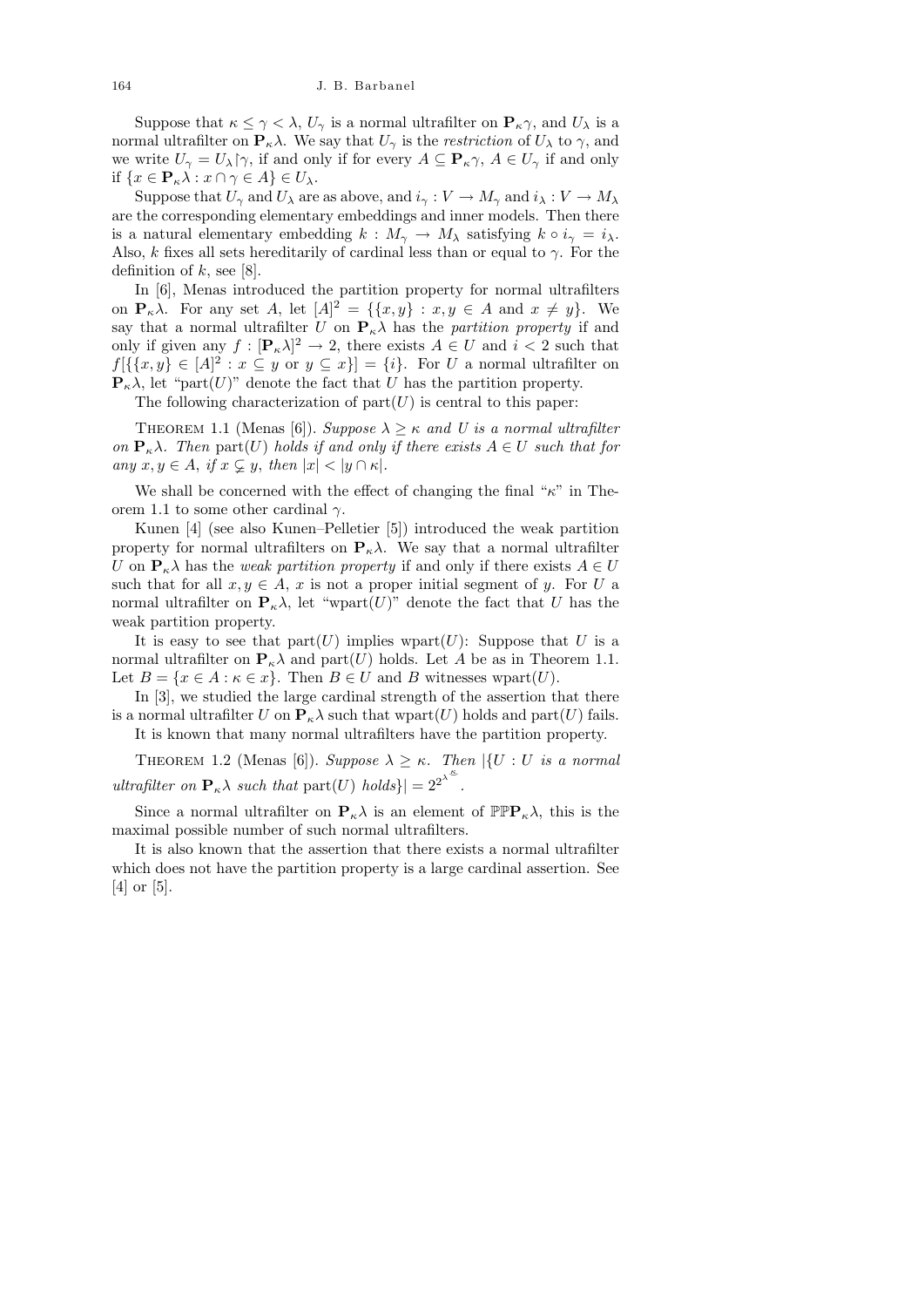We shall be considering properties which result from making certain changes in the characterization of the partition property given in Theorem 1.1. In particular, for fixed  $\lambda \geq \kappa$ , we define the binary relation sep(-,-) as follows:

sep(U,  $\gamma$ ) holds if and only if U is a normal ultrafilter on  $P_{\kappa}\lambda$ ,  $\gamma$  is a cardinal, and there exists  $A \in U$  such that for any  $x, y \in A$ , if  $x \subsetneq y$ , then  $|x| < |y \cap \gamma|$ .

"sep" is meant to denote "separation", since we think of  $\text{sep}(U, \gamma)$  as asserting that there exists  $A \in U$  such that the elements of A are "sufficiently" separated".

### 2. Some beginning facts on sep

THEOREM 2.1. Suppose  $\lambda \geq \kappa$  and U is a normal ultrafilter on  $P_{\kappa}\lambda$ .

- (a) If  $\delta \leq \gamma$  and sep(U,  $\delta$ ) holds, then sep(U,  $\gamma$ ) holds.
- (b)  $\text{sep}(U, \kappa)$  holds if and only if  $\text{part}(U)$ .
- (c) If  $\text{sep}(U, \gamma)$  holds for some  $\gamma < \lambda$ , then wpart $(U)$  holds.
- (d) If  $\gamma < \kappa$  then sep(U,  $\gamma$ ) fails.
- (e) If  $\gamma \geq \lambda$  then sep $(U, \gamma)$  holds.

P r o o f. Parts (a) and (b) follow immediately from the relevant definitions.

The proof of (c) is similar to the proof, given in the previous section, that  $part(U)$  implies wpart $(U)$ .

For (d), fix  $\gamma < \kappa$ , and suppose, by way of contradiction, that  $\text{sep}(U, \gamma)$ holds. Then there exists  $A \in U$  such that for any  $x, y \in A$ , if  $x \subsetneq y$ , then  $|x| < |y \cap \gamma|$ . Let  $B = \{x \in A : \gamma \subseteq x\}$ . Then, by the fineness of U, it follows that  $B \in U$ . Pick any  $x, y \in B$  with  $x \subsetneq y$ . Then, since  $\gamma \subseteq x$  and  $\gamma \subseteq y$ , we have  $|x \cap \gamma| = \gamma = |y \cap \gamma|$ . Clearly  $|x| \geq |x \cap \gamma|$ . Hence,  $|x| \geq |y \cap \gamma|$ . This contradicts the fact that  $x, y \in A$  and  $x \subsetneq y$ .

For (e), it suffices (by (a)) to show that  $\text{sep}(U, \lambda)$  holds. Obviously, for any  $y \in \mathbf{P}_{\kappa} \lambda$ ,  $|y \cap \lambda| = |y|$ . Hence, we must show that there exists  $A \in U$ such that for any  $x, y \in A$ , if  $x \subsetneq y$ , then  $|x| < |y|$ . This follows from a result of Solovay involving  $\omega$ -Jonsson functions (see [6] or [7]).

Parts (a), (d), and (e) of Theorem 2.1 suggest that we consider the following function from normal ultrafilters to cardinals: For  $\lambda > \kappa$  and U a normal ultrafilter on  $P_{\kappa}\lambda$ , we define  $S(U)$  to be the least  $\gamma$  such that  $\text{sep}(U, \gamma)$  holds. By part (e) of Theorem 2.1, for any such normal ultrafilter U,  $S(U)$  is defined. In particular, parts (d) and (e) of Theorem 2.1 tell us that  $\kappa \leq S(U) \leq \lambda$ .

In a previous paper (see [2]), we showed that if  $\lambda$  is a subtle cardinal, then, for almost every (with respect to the subtle ideal on  $\lambda$ )  $\gamma < \lambda$ ,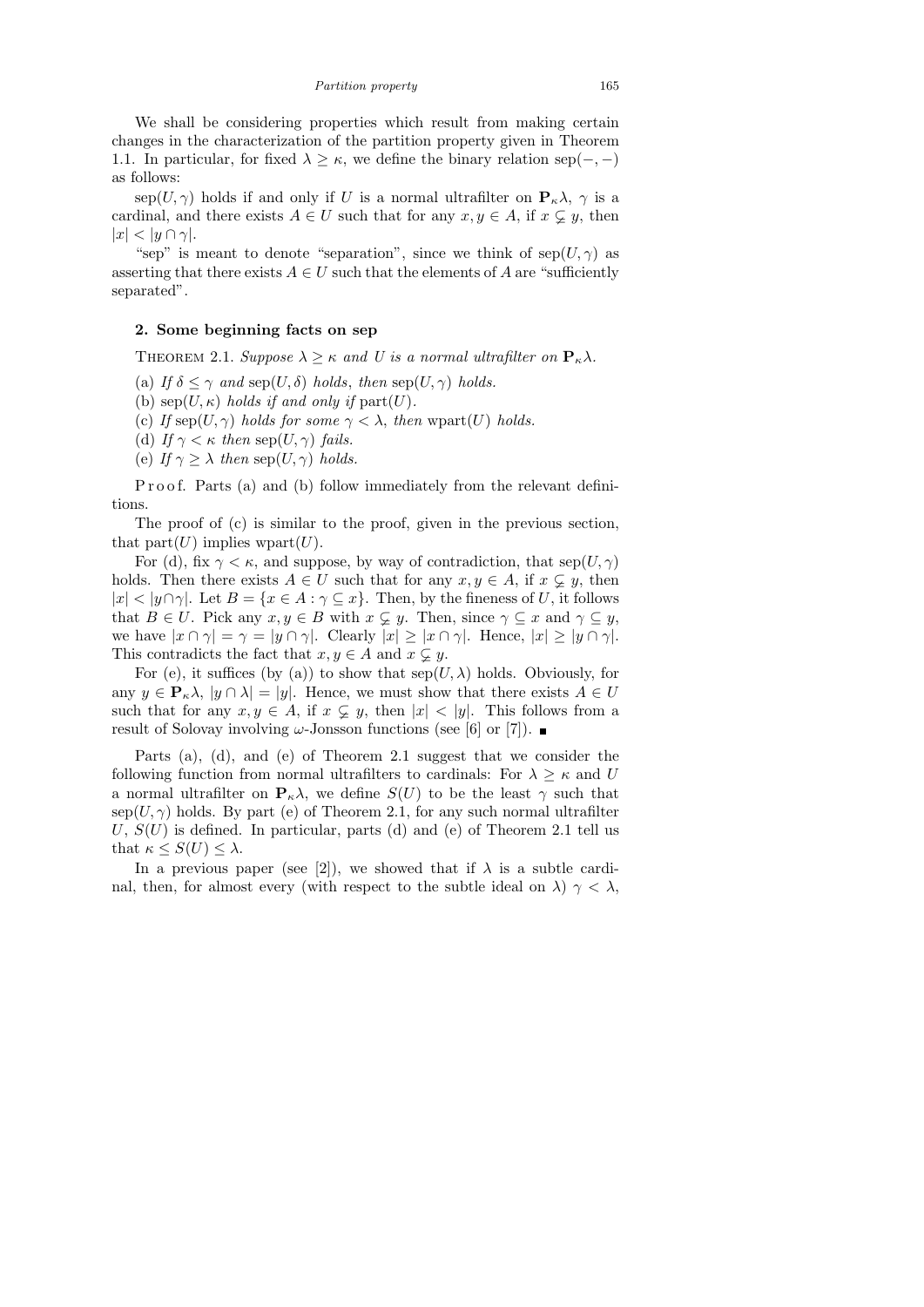#### 166 J. B. Barbanel

part( $U\gamma$ ) fails. A closer examination of our proof in [2] reveals that for almost every (with respect to the subtle ideal on  $\lambda$ )  $\gamma < \lambda$ ,  $S(U|\gamma) = \gamma$ . This observation leads to the following natural question: For U a normal ultrafilter on  $P_{\kappa} \lambda$ , what values of  $S(U)$  are possible? In particular, can we have  $\kappa < S(U) < \lambda$ , or are  $S(U) = \kappa$  and  $S(U) = \lambda$  the only possibilities? Our main result is that, given certain large cardinal assumptions, there do exist normal ultrafilters U on  $P_{\kappa} \lambda$  such that  $\kappa < S(U) < \lambda$ .

## **3. Intermediate values of**  $S(U)$ . Our main result is the following:

THEOREM 3.1. Suppose  $\kappa \leq \gamma \leq \lambda$ , and  $\gamma$  is  $2^{\lambda^{\infty}}$ -supercompact. Then there exists a normal ultrafilter U on  $\mathbf{P}_{\kappa}\lambda$  such that  $S(U) = \gamma$ .

In order to prove the theorem, we first describe a construction due to Solovay (see [7]), and then establish four lemmas that are central to the proof. The first two lemmas give us information about Solovay's construction, and the last two lemmas generalize work of Menas (see [6]).

Suppose  $\alpha < \gamma \leq \beta$ ,  $\alpha$  is  $\beta$ -supercompact, and  $\gamma$  is  $\beta$ -supercompact. Let  $W_0$  be any normal ultrafilter on  $\mathbf{P}_{\alpha} \beta$ , let  $W_1$  be any normal ultrafilter on  $\mathbf{P}_{\gamma}\beta$ , and let  $i: V \to M$  be the elementary embedding and inner model corresponding to  $W_0$ . Define a normal ultrafilter U on  $\mathbf{P}_{\alpha}\beta$  as follows: For  $A \subseteq \mathbf{P}_{\alpha}\beta, A \in U$  if and only if  $\{x \in \mathbf{P}_{\gamma}\beta : i[x] \in i(A)\} \in W_1$ . We refer the reader to [6] for a proof that U is indeed a normal ultrafilter on  $P_{\kappa}\lambda$ .

We define the relation  $\Psi(-, -, -, -)$  as follows:

 $\Psi(\alpha, \gamma, \beta, U)$  holds if and only if  $\alpha < \gamma \leq \beta$ ,  $\alpha$  is  $\beta$ -supercompact,  $\gamma$  is β-supercompact, and U is a normal ultrafilter on  ${\bf P}_\alpha$ β obtained from normal ultrafilters on  $P_{\alpha}\beta$  and  $P_{\gamma}\beta$  as above.

Solovay developed the construction above to obtain normal ultrafilters which fail to satisfy the partition property. We observe that his construction actually provides a stronger result.

LEMMA 3.2. If  $\Psi(\alpha, \gamma, \beta, U)$  holds, then  $S(U) \geq \gamma$ .

Proof. Assume  $\Psi(\alpha, \gamma, \beta, U)$  holds, and let  $W_0$  and  $W_1$  be the normal ultrafilters on  $\mathbf{P}_{\alpha}\beta$  and  $\mathbf{P}_{\gamma}\beta$  respectively that were used in the construction of U, as in the definition of  $\Psi(\alpha, \gamma, \beta, U)$ . We must show that for every  $\delta < \gamma$ , sep(U,  $\delta$ ) fails. Fix some  $\delta < \gamma$ . Suppose, by way of contradiction, that there exists  $A \in U$  such that for any  $x, y \in A$ , if  $x \subsetneq y$ , then  $|x| < |y \cap \delta|$ . Let  $i$  :  $V$   $\rightarrow$   $M$  be the elementary embedding and inner model corresponding to W<sub>0</sub>. Then, by elementarity,  $M \models$  "For any  $x, y \in i(A)$ , if  $x \subsetneq y$ , then  $|x| < |y \cap i(\delta)|^n$ .

Since  $A \in U$ , it follows from the definition of U that  $B \in W_1$ , where  $B = \{x \in \mathbf{P}_{\gamma}\beta : i[x] \in i(A)\}.$  Let  $C = \{x \in B : \delta \subseteq x\}.$  Then, by the fineness of  $W_1, C \in W_1$ . Pick  $x, y \in C$  with  $x \subsetneq y$ . Then we have  $\delta \subseteq x \subsetneq y$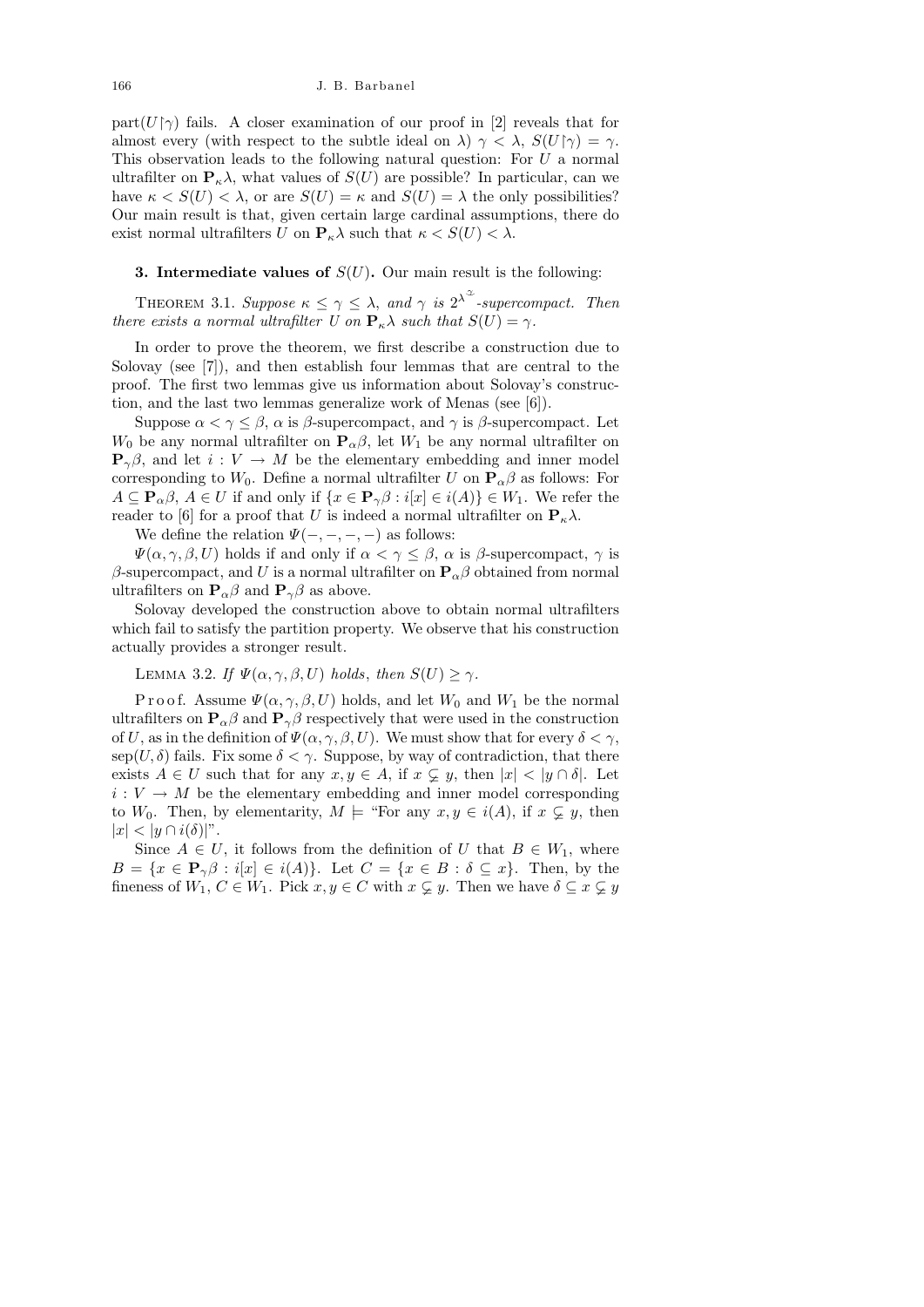and hence  $i[\delta] \subseteq i[x] \subsetneq i[y]$ . Also, since  $x, y \in B$ , we have  $i[x] \in i(A)$  and  $i[y] \in i(A)$ . This implies that  $|i[x]| < |i[y] \cap i(\delta)|$ . But this is a contradiction, since  $|i[x]| \geq |i[x] \cap i(\delta)| = |i[y] \cap i(\delta)|$ . ■

LEMMA 3.3. Suppose  $\alpha < \gamma \leq \beta < \delta$ , W is a normal ultrafilter on  $\mathbf{P}_{\alpha}\delta$ such that  $\Psi(\alpha, \gamma, \delta, W)$  holds, and  $U = W(\beta)$ . Then  $\Psi(\alpha, \gamma, \beta, U)$  holds.

P r o o f. Suppose that  $W_0$  and  $W_1$  are the normal ultrafilters on  $\mathbf{P}_{\alpha} \delta$  and  ${\bf P}_{\gamma}\delta$  respectively that are used in the construction of W, as in the definition of  $\Psi(\alpha, \gamma, \delta, W)$ . Let  $i_{\delta}: V \to M_{\delta}$  and  $i_{\beta}: V \to M_{\beta}$  be the elementary embeddings and inner models corresponding to  $W_0$  and  $W_0 \upharpoonright \beta$  respectively. Also, let  $k : M_\beta \to M_\delta$  be the usual elementary embedding. Recall that  $k \circ i_{\beta} = i_{\delta}.$ 

We first claim that for any  $x \in \mathbf{P}_{\gamma} \beta$ , and any  $A \subseteq \mathbf{P}_{\alpha} \beta$ ,  $i_{\delta}[x] \in i_{\delta}(A)$  if and only if  $i_{\beta}[x] \in i_{\beta}(A)$ . We establish this as follows:

$$
i_{\delta}[x] \in i_{\delta}(A) \quad \text{iff}
$$
  
\n
$$
(k \circ i_{\beta})[x] \in (k \circ i_{\beta})(A) \quad \text{iff}
$$
  
\n
$$
k[i_{\beta}[x]] \in k(i_{\beta}(A)) \quad \text{iff}
$$
  
\n
$$
k(i_{\beta}[x]) \in k(i_{\beta}(A)) \quad \text{iff}
$$
  
\n
$$
i_{\beta}[x] \in i_{\beta}(A).
$$

All of the above equivalences are straightforward, except possibly the third. This equivalence follows from the fact that, since  $k$  fixes all ordinals less than or equal to  $\beta$ , and  $|i_{\beta}[x]| = |x| < \gamma \leq \beta$ , it follows that  $k[i_{\beta}[x]] =$  $k(i_{\beta}[x]).$ 

We must show that  $\Psi(\alpha, \gamma, \beta, U)$  holds. We claim that U is constructed, using Solovay's method, from the normal ultrafilters  $W_0 \upharpoonright \beta$  and  $W_1 \upharpoonright \beta$  on  ${\bf P}_{\alpha}\beta$  and  ${\bf P}_{\gamma}\beta$  respectively. Fix  $A \subseteq {\bf P}_{\alpha}\beta$ . Hence, we must show that  $A \in U$  if and only if  $\{x \in \mathbf{P}_{\gamma} \beta : i_{\beta}[x] \in i_{\beta}(A)\}\in W_1 \upharpoonright \beta$ . We establish this as follows:

$$
A \in U \text{ iff}
$$
  
\n
$$
A \in W \mid \beta \text{ iff}
$$
  
\n
$$
\{z \in \mathbf{P}_{\alpha}\delta : z \cap \beta \in A\} \in W \text{ iff}
$$
  
\n
$$
\{y \in \mathbf{P}_{\gamma}\delta : i_{\delta}[y] \in i_{\delta}(\{z \in \mathbf{P}_{\alpha}\delta : z \cap \beta \in A\})\} \in W_1 \text{ iff}
$$
  
\n
$$
\{y \in \mathbf{P}_{\gamma}\delta : i_{\delta}[y] \cap i_{\delta}(\beta) \in i_{\delta}(A)\} \in W_1 \text{ iff}
$$
  
\n
$$
\{y \in \mathbf{P}_{\gamma}\delta : i_{\delta}[y \cap \beta] \in i_{\delta}(A)\} \in W_1 \text{ iff}
$$
  
\n
$$
\{y \in \mathbf{P}_{\gamma}\delta : y \cap \beta \in \{x \in \mathbf{P}_{\gamma}\beta : i_{\delta}[x] \in i_{\delta}(A)\} \in W_1 \text{ iff}
$$
  
\n
$$
\{x \in \mathbf{P}_{\gamma}\beta : i_{\delta}[x] \in i_{\delta}(A)\} \in W_1 \mid \beta \text{ iff}
$$
  
\n
$$
\{x \in \mathbf{P}_{\gamma}\beta : i_{\beta}[x] \in i_{\beta}(A)\} \in W_1 \mid \beta \text{ .}
$$

Hence,  $\Psi(\alpha, \gamma, \beta, U)$  holds.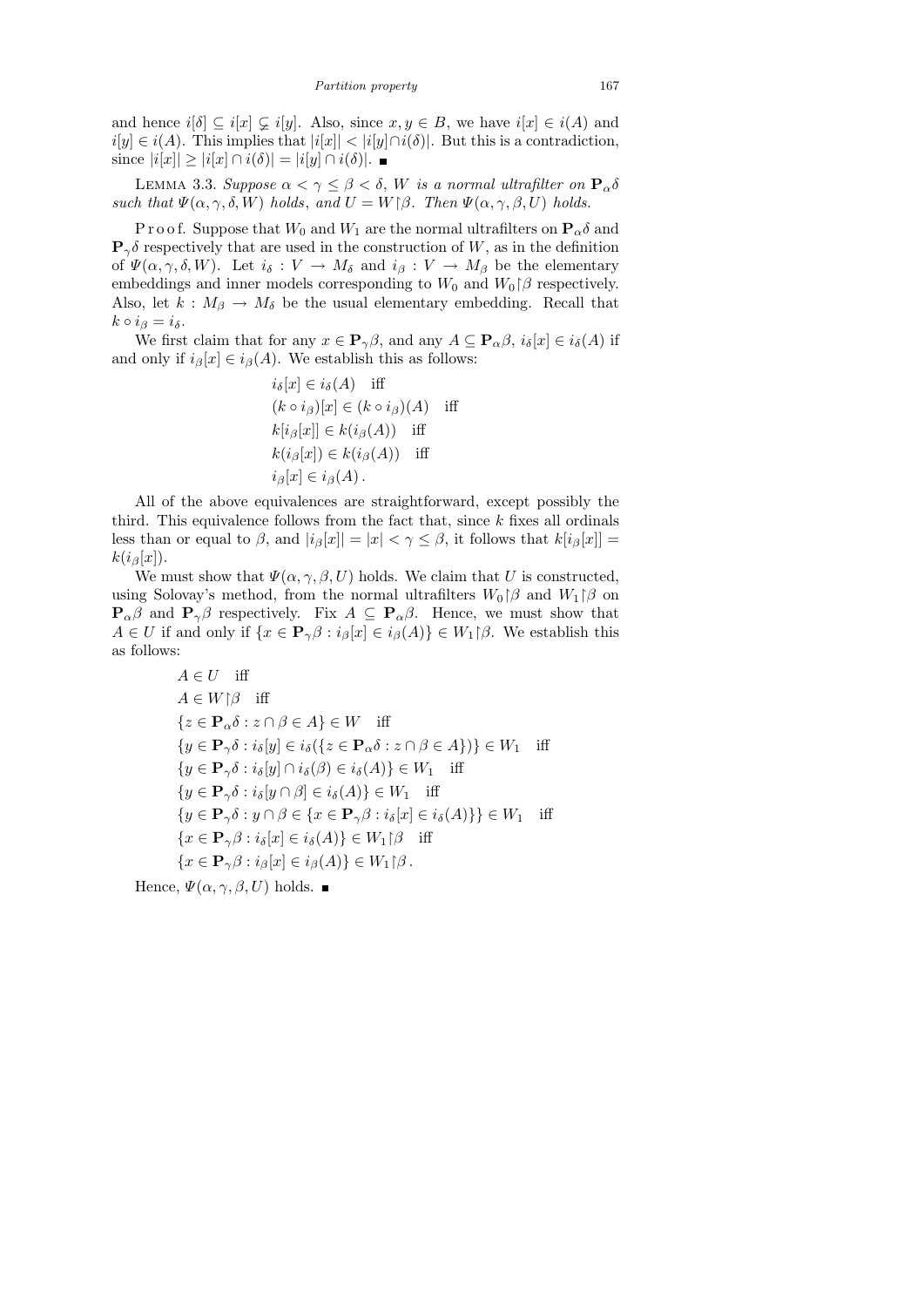Define the relation  $\chi(-, -, -, -, -)$  as follows:

 $\chi(\alpha, \gamma, \beta, U, f)$  holds if and only if  $\alpha < \gamma < \beta$ ,  $\Psi(\alpha, \gamma, \beta, U)$  holds, f:  $\alpha \to \alpha$ , and  $M \models "i(f)\gamma = \beta$  and, for any  $\delta < \gamma$ , if  $i(f)\delta < \beta$ , then  $i(f)\delta < \gamma$ ", where  $i: V \to M$  is the elementary embedding and inner model associated with U.

LEMMA 3.4. Suppose  $\alpha$ ,  $\gamma$ ,  $\beta$ , U, and f, are such that  $\chi(\alpha, \gamma, \beta, U, f)$ holds. Then  $S(U) \leq \gamma$ .

P r o o f. We assume that  $\chi(\alpha, \gamma, \beta, U, f)$  holds. We must show that  $\text{sep}(U, \gamma)$  holds.

By Theorem 2.1(e),  $\text{sep}(U, \beta)$  holds. Hence, there exists  $A \in U$  such that for  $x, y \in A$  with  $x \subsetneq y$ , we have  $|x| < |y|$ .

Next, we recall that  $\beta$  is represented by the function  $x \to |x|$ , and  $\gamma$  is represented by the function  $x \to |x \cap \gamma|$  in the ultrapower  $\prod V/U$ . Then it follows that  $B \in U$ , where  $B = \{x \in A : f(|x \cap \gamma|) = |x| \text{ and, for any }$  $\delta < |x \cap \gamma|$ , if  $f(\delta) < |x|$ , then  $f(\delta) < |x \cap \gamma|$ .

We claim that B witnesses that  $\text{sep}(U, \gamma)$  holds. Pick  $x, y \in B$  with  $x \subsetneq y$ . We must show that  $|x| < |y \cap \gamma|$ . Since  $x, y \in A$  we have  $|x| < |y|$ . Then, since  $f(|x \cap \gamma|) = |x|, f(|y \cap \gamma|) = |y|$ , and obviously  $|x \cap \gamma| \leq |y \cap \gamma|$ , it follows that  $|x \cap \gamma| < |y \cap \gamma|$ .

Next, we note that since  $f(|x \cap \gamma|) = |x| < |y|$ , it follows from the definition of B that  $f(|x \cap \gamma|) < |y \cap \gamma|$ . But  $f(|x \cap \gamma|) = |x|$ , and hence  $|x| < |y \cap \gamma|$ .

LEMMA 3.5. Suppose  $\kappa < \gamma < \lambda$  and  $\gamma$  is  $2^{\lambda^{\infty}}$ -supercompact. Then there exists a normal ultrafilter U on  $\mathbf{P}_{\kappa}\lambda$ , and a function  $f : \kappa \to \kappa$ , such that  $\chi(\kappa, \gamma, \lambda, U, f)$  holds.

Proof. Suppose that  $\kappa$ ,  $\gamma$ , and  $\lambda$  are as given, and assume, by way of contradiction, that the conclusion of the lemma is false. Let  $\beta > \gamma$  be minimal such that for some  $\alpha < \gamma$ , we have that  $\alpha$  is  $\beta$ -supercompact, and it is not the case that there exists a normal ultrafilter U on  $P_{\alpha}\beta$ , and a function  $f : \alpha \to \alpha$ , such that  $\chi(\alpha, \gamma, \beta, U, f)$  holds. Fix such an  $\alpha$ . We note that we must have  $\beta \leq \lambda$ .

CLAIM. For any  $\delta < \gamma$ , if there exists a cardinal  $\eta$  with  $\delta < \eta < \beta$  such that for some  $\sigma < \delta$ ,  $\sigma$  is  $\eta$ -supercompact,  $\delta$  is  $\eta$ -supercompact and it is not the case that there exists a normal ultrafilter F on  $P_{\sigma} \eta$ , and a function  $g : \sigma \to \sigma$ , such that  $\chi(\sigma, \delta, \eta, F, g)$  holds, then the least such  $\eta$  is less than  $\gamma$ .

Fix some  $\delta < \gamma$ , and suppose that there exists a cardinal  $\eta$  with  $\delta < \eta < \beta$ such that for some  $\sigma < \delta$ ,  $\sigma$  is  $\eta$ -supercompact,  $\delta$  is  $\eta$ -supercompact and it is not the case that there exists a normal ultrafilter F on  $P_{\sigma} \eta$ , and a function  $g : \sigma \to \sigma$ , such that  $\chi(\sigma, \delta, \eta, F, g)$  holds. Let  $j : V \to N$  be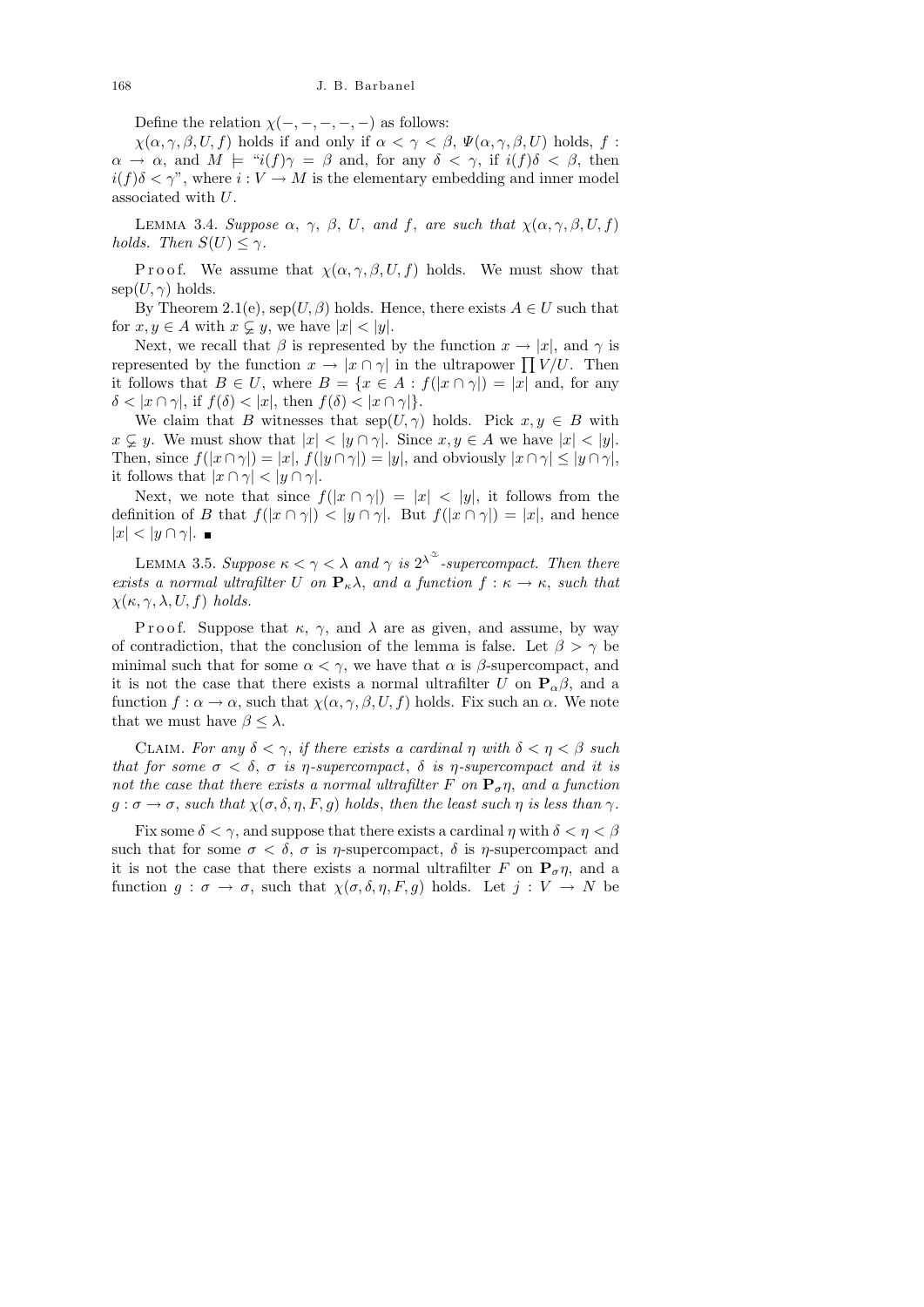any elementary embedding witnessing that  $\gamma$  is  $2^{\lambda^{\alpha}}$ -supercompact. Then, using the fact that  $\beta \leq \lambda$ , that N is closed under  $2^{\lambda^{\alpha}}$ -sequences, and that  $j(\gamma) > 2^{\lambda^{\alpha}} > \beta$ , we have

 $N \models$  "There exists a cardinal  $\eta$  with  $\delta < \eta < j(\gamma)$  such that for some  $\sigma < \delta$ ,  $\sigma$  is  $\eta$ -supercompact,  $\delta$  is  $\eta$ -supercompact and it is not the case that there exists a normal ultrafilter F on  ${\bf P}_{\sigma} \eta$ , and a function  $g : \sigma \to \sigma$ , such that  $\chi(\sigma, \delta, \eta, F, g)$  holds".

But then, by the elementarity of  $j$ , it is true (in  $V$ ) that there exists a cardinal  $\eta$  with  $\delta < \eta < \gamma$  such that for some  $\sigma < \delta$ ,  $\sigma$  is  $\eta$ -supercompact,  $\delta$ is  $\eta$ -supercompact and it is not the case that there exists a normal ultrafilter F on  $P_{\sigma} \eta$ , and a function  $g : \sigma \to \sigma$ , such that  $\chi(\sigma, \delta, \eta, F, g)$  holds. This establishes the claim.

We return to the proof of Lemma 3.5. Since  $\alpha$  is  $\beta$ -supercompact and  $\beta > \gamma$ , it follows that  $\alpha$  is  $\gamma$ -supercompact. This, and the fact that  $\gamma$ is  $2^{\lambda^{\alpha}}$ -supercompact, tell us that  $\alpha$  is  $2^{\lambda^{\alpha}}$ -supercompact. Then we may obtain a normal ultrafilter W on  $\mathbf{P}_{\alpha}(2^{\lambda^{\alpha}})$  such that  $\Psi(\alpha, \gamma, 2^{\lambda^{\alpha}}, W)$  holds. Let  $U = W | \beta$ . By Lemma 3.3,  $\Psi(\alpha, \gamma, \beta, U)$  holds.

Let  $i_W : V \to M_W$  and  $i_U : V \to M_U$  be the elementary embeddings and inner models corresponding to W and U respectively, and let  $k : M_U \to M_W$ be the elementary embedding discussed previously.

Define a function  $f : \alpha \to \alpha$  as follows: For any  $\delta < \alpha$ ,

 $f(\delta) =$  the least  $\eta$  with  $\delta < \eta < \alpha$  such that for some  $\sigma < \delta$ ,  $\sigma$  is  $\eta$ -supercompact,  $\delta$  is  $\eta$ -supercompact, and it is not the case that there exists a normal ultrafilter F on  $P_{\sigma} \eta$ , and a function g:  $\sigma \to \sigma$ , such that  $\chi(\sigma, \delta, \eta, F, g)$  holds, if such an  $\eta$  exists,

and  $f(\delta) = 0$  otherwise.

We recall that  $\beta \leq \lambda$  and  $M_W$  is closed under  $2^{\lambda^{\infty}}$ -sequences. Then, by the claim and the elementarity of  $i_W : V \to M_W$  applied to the function f, we have  $M_W \models "i_W(f)\gamma = \beta$  and, for any  $\delta < \gamma$ , if  $i_W(f)\delta < \beta$ , then  $i_W(f)\delta < \gamma$ ".

Next we recall that the elementary embedding  $k : M_U \to M_W$  fixes all ordinals less than or equal to  $\beta$ . This tells us that  $M_U \models "i_U(f)\gamma = \beta$  and, for any  $\delta < \gamma$ , if  $i_U(f)\delta < \beta$ , then  $i_U(f)\delta < \gamma$ ".

We have already observed that  $\Psi(\alpha, \gamma, \beta, U)$  holds. But this contradicts our assumption that it is not the case that there exists a normal ultrafilter U on  $\mathbf{P}_{\alpha}\beta$ , and a function  $f : \alpha \to \alpha$ , such that  $\chi(\alpha, \gamma, \beta, U, f)$  holds.

Proof of Theorem 3.1. We assume that  $\kappa \leq \gamma \leq \lambda$ , and  $\gamma$  is  $2^{\lambda^{\alpha}}$ -supercompact. We must show that there exists a normal ultrafilter U on  $P_{\kappa} \lambda$  such that  $S(U) = \gamma$ .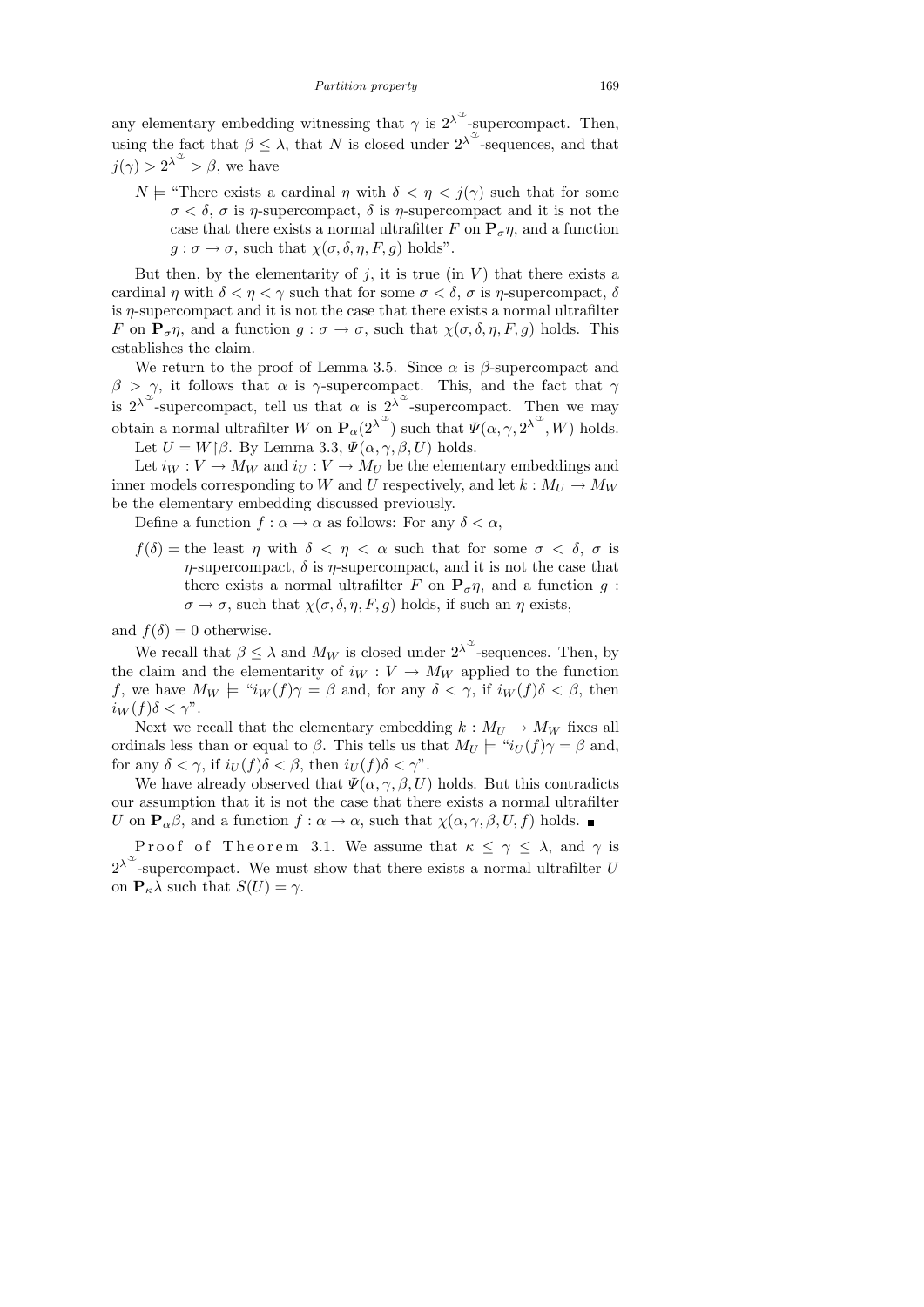If  $\kappa = \gamma$ , the result follows immediately from Theorem 1.2, since  $S(U)$  =  $\kappa$  if and only if part $(U)$  holds.

If  $\gamma = \lambda$ , we can use Solovay's construction to obtain a normal ultrafilter U on  $P_{\kappa} \lambda$  such that  $\Psi(\kappa, \gamma, \lambda, U)$ . Then, by Lemma 3.2,  $S(U) \geq \gamma$ . But  $\gamma = \lambda$  and we know, by Theorem 2.1(e), that  $S(U) \leq \lambda$ . Hence  $S(U) = \gamma$ .

Assume then that  $\kappa < \gamma < \lambda$ . By Lemma 3.5, we know that there exists a normal ultrafilter U on  $P_{\kappa}\lambda$ , and a function  $f : \kappa \to \kappa$ , such that  $\chi(\kappa, \gamma, \lambda, U, f)$  holds. Then  $\Psi(\kappa, \gamma, \lambda, U)$  holds. By Lemma 3.2, this implies that  $S(U) \geq \gamma$ .

On the other hand, by Lemma 3.4,  $\chi(\kappa, \gamma, \lambda, U, f)$  tells us that  $S(U) \leq \gamma$ . We have established that  $S(U) = \gamma$ .

There is a well-known method (see Solovay, Reinhardt, and Kanamori

[8], Menas [6], or Barbanel [1]) for showing that there exist  $2^{2^{\lambda^{\mathcal{L}}}}$ many normal ultrafilters on  $P_{\kappa} \lambda$  having some desired property. We note that this technique can be used to show that, given the assumptions of the theorem, there actually exist  $2^{2^{\lambda^{\mathcal{K}}}}$ many normal ultrafilters  $U$  on  $\mathbf{P}_{\kappa}\lambda$ , each satisfying that  $S(U) = \gamma$ . We chose to concentrate on the existence, rather than on the actual number of such normal ultrafilters, so as not to obscure the main ideas of the proof.

We close by asking whether some sort of converse to Theorem 3.1 is true. In particular, we make the following conjecture:

CONJECTURE. Suppose  $\kappa < \gamma < \lambda$ , and there exists a normal ultrafilter U on  $P_{\kappa} \lambda$  such that  $S(U) = \gamma$ . Then  $\gamma$  is  $\lambda$ -supercompact.

#### **References**

- [1] J. B. B a r b a n el, *Supercompact cardinals and trees of normal ultrafilters*, J. Symbolic Logic 47 (1982), 89–109.
- [2] —, *Supercompact cardinals, trees of normal ultrafilters, and the partition property*, ibid. 51 (1986), 701–708.
- [3] —, *On the relationship between the partition property and the weak partition property for normal ultrafilters on*  $P_k \lambda$ , ibid., to appear.
- [4] K. Kunen, *Some remarks on theorems of Ketonen, Menas, and Solovay*, unpublished handwritten manuscript, 1971.
- [5] K. Kunen and D. H. Pelletier, *On a combinatorial property of Menas related to the partition property for measures on supercompact cardinals*, J. Symbolic Logic 48 (1983), 475–481.
- [6] T. Menas, *A combinatorial property of*  $P_{\kappa} \lambda$ , ibid. 41 (1976), 225–234.
- [7] R. Solovay, *Strongly compact cardinals and the GCH*, in: Proceedings of the Tarski Symposium, L. Henkin *et al*. (eds.), Proc. Sympos. Pure Math. 25, Amer. Math. Soc., Providence, R.I., 1974, 365–372.